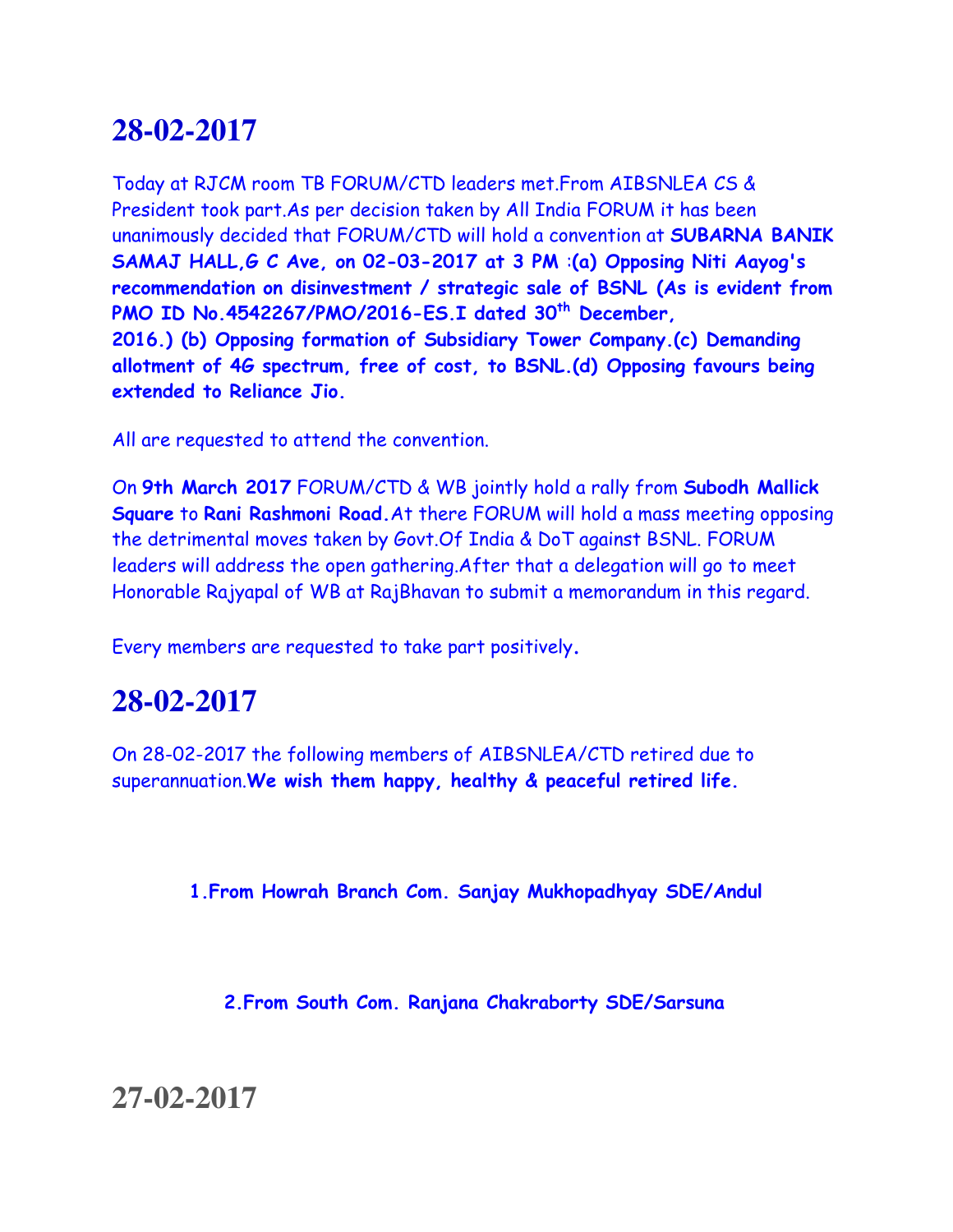**Mother of Sri Prasun Kumar Mukherjee Ex Adv(E)/CHQ passed away on 25- 02-2017 to heavenly abode.We deeply mourn the sad demise convey heartfelt condolence to the bereaved family.ACS.VP/South and other AIBSNLEA members were present at the crematorium & paid homage to the departed soul on 26-02-2017.** 

**May her soul RIP.**

## **24-02-2017**

**BSNL Corporate Office issued instructions regarding:-**

**(i) Procedure for maintaining waiting list for transfer under Rule-8 [<<<Click here for order>>>>](http://www.aibsnleachq.in/rule-8%20waiting%20list%20procedure.pdf)**

**(ii) Guidelines for filling of e-APAR through ERP[-<<<Click here for](http://www.aibsnleachq.in/e_APAR_230217.pdf)  [guidelines>>>>](http://www.aibsnleachq.in/e_APAR_230217.pdf)**

## **23-02-2017**

Refuting SNEA's derogatory remarks about AIBSNLEA while reporting JTO to SDE promotion case:

Regarding JTO to SDE promotion related case (OP CAT-45/2015 and similar OP) in Hon. High Court of Kerala, SNEA(I) is simply trying to misguide general members by giving false and derogatory comments about AIBSNLEA while reporting news of the court proceedings in their website. Being an impleading respondent in OA filed in CAT and a respondent in subsequent OP-CAT now pending in HC of Kerala, AIBSNLEA filed our version (in support of BSNL, the main respondent) in the appropriate courts at the appropriate time. Our role, as in the case of all other impleading respondents, was to support BSNL's stand which is correct and legal as per various rules and procedures for fixation of seniority of JTOs, preparation of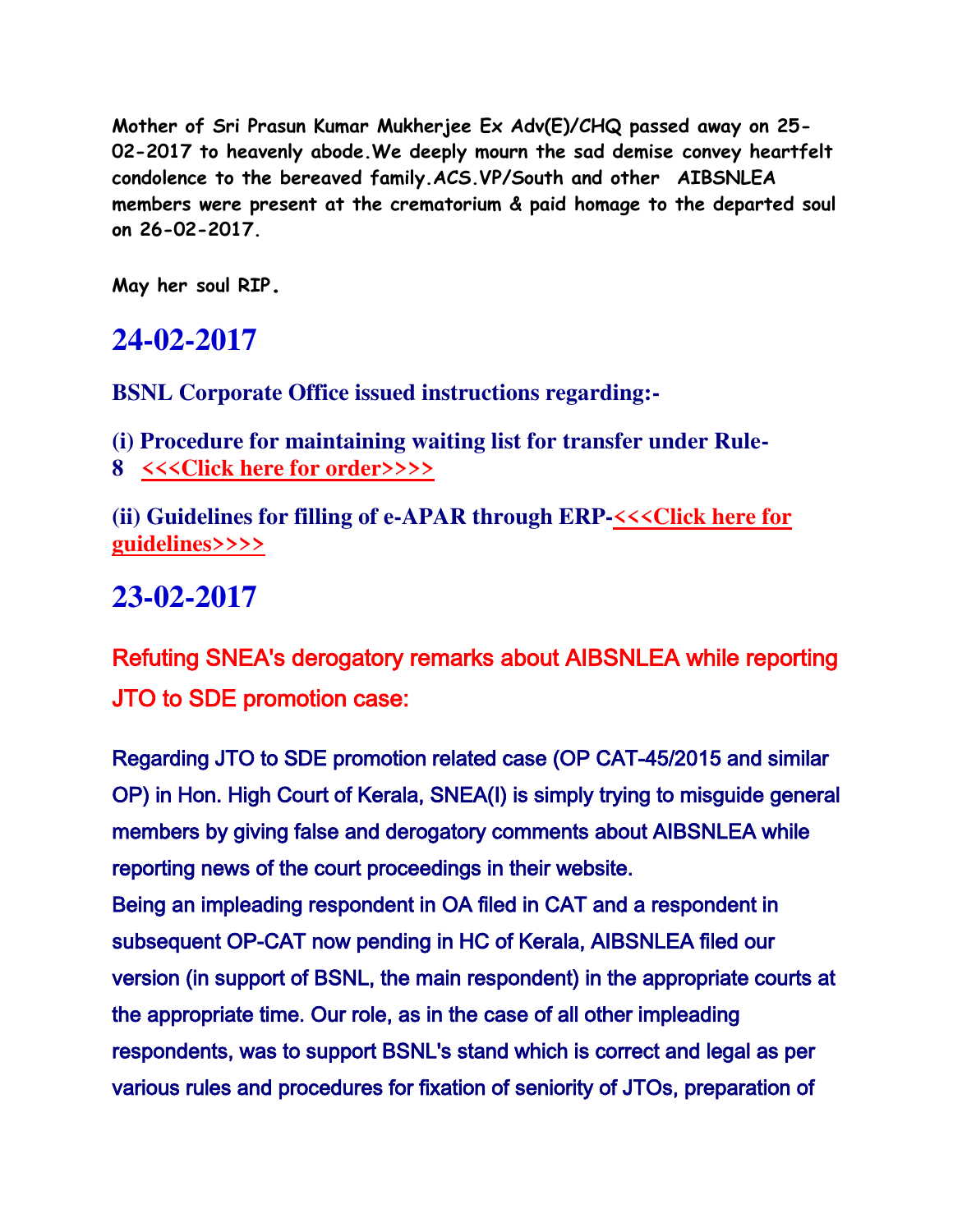eligibility list, and several other related issues involved in this case. We did this job through the advocate representing AIBSNLEA.

It is to be noted that AIBSNLEA is the only association impleaded in this case in its own name in the capacity as an association of executives, initially at the time of coming this matter as an OA in the CAT Ernakulam and then became a respondent in OP-CAT at High Court of Kerala when appeal was filed by petitioners. The petitioners were a group of direct recruited (DR) JTOs, but their contentions were not acceptable as per rules. SNEA(I) is not a party in this case as an association, though some of their affected members got impleaded in this case.

AIBSNLEA was bold enough to appear as impleading party in the case and expressed our stand openly in public as we have nothing to hide. By impleading in the association's name, we wanted to protect the justified and genuine interests of all general members.

The other association was not concerned about this, but they only wanted to play behind the screen, giving a space for twisting their stand between DR JTOs and JTOs recruited during 1996 to 2000, according to their will and wish. Initially they played "a hide and seek game" and did not become an impleading respondent, as they wanted favors from both sides in view of referendum. In fact they have no right to comment on AIBSNEA in this regard as they are not at all a party in the party-array of this case. Honorable members are requested to realize the cheap politics now being played by that association with an ill-motive of defaming this organization.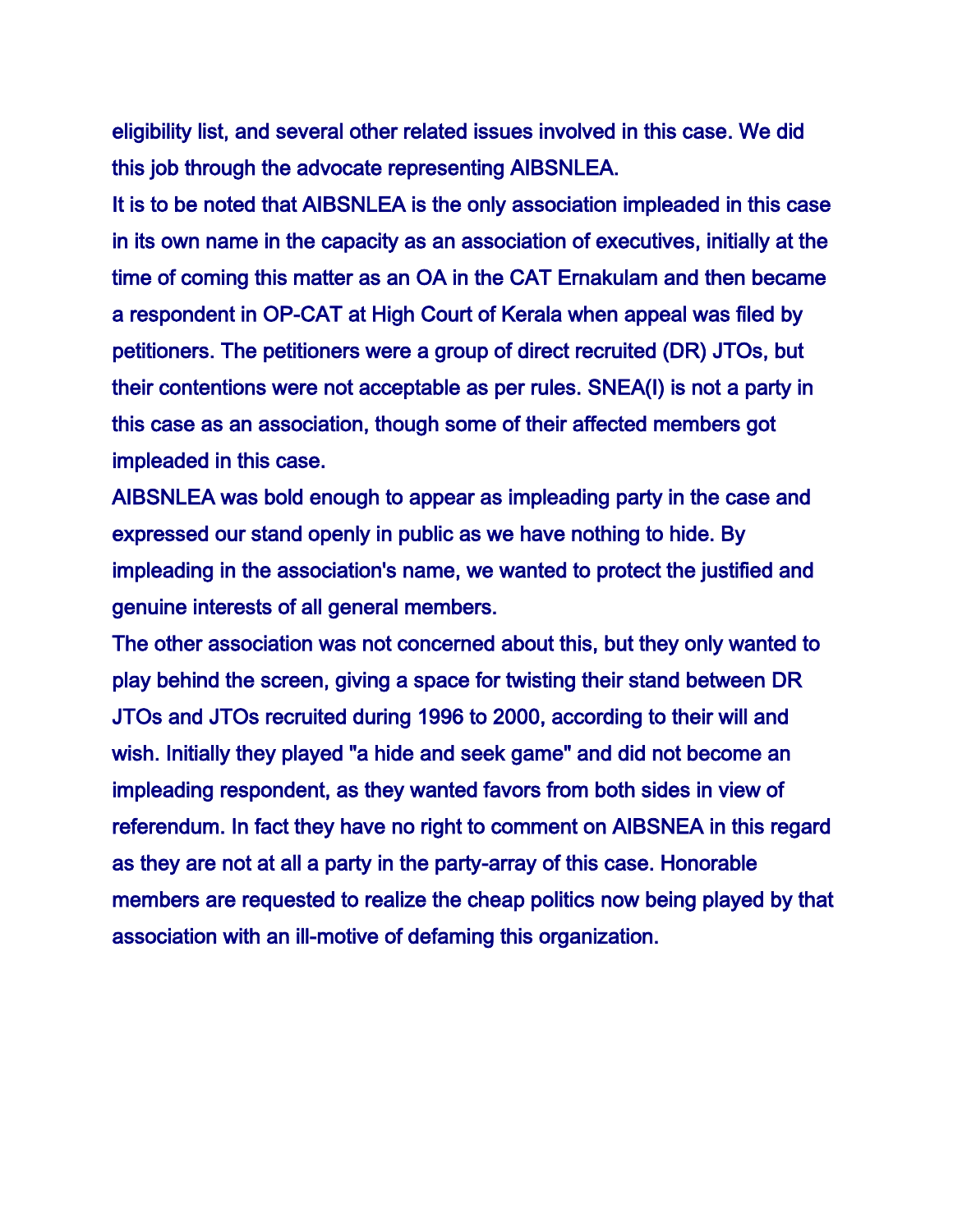GS met CMD BSNL and discussed regarding filling up of vacant posts of DEs/CAOs & DGMs. We requested that about 2000 DEs posts, 1000 CAOs posts and about 400 DGM(Engg.) & 100 posts of DGM(Fin.) are vacant. Similarly, about 160 EEs(Civil) posts are also vacant but the vacant posts of DEs/CAOs/EEs(Civil) are not being filled up on the pretext of pending court cases. From DE to DGM, CAO to DGM(Fin.) no court case is pending hence all these posts should be filled up immediately to meet the requirement of field units & to remove the stagnation in the career prospective of Group-'B' level executives. CMD appreciated our concern and assured to discuss the matter with Director(HR) for an early action.

We also requested for the implementation of 3rd PRC report with full fitment benefit in BSNL. CMD assured to look into the matter. It is understood that BSNL is submitting its feedback to DoT on 3rd PRC recommendations by tomorrow wherein BSNL is trying to provide 15% fitment benefit (highest fitment benefit) to BSNL executives on implementation of 3rd PRC. The HR Group of BSNL is actively involved in this process under the control of CGM(Legal), BSNL Corporate Office, New Delhi. AIBSNLEA is pursuing regularly at all the levels.

### **22-02-2017**

CS & President met GM(HR/Admn) on 20-02-2017 and requested him to expedite the Faculty Allowance case of Sri P K Mondal DE/NSCBTTC pending for quite some time.New file has been initiated.GM assured early solution.We also discussed about the posting of JTOs who are undergoing training at present,we requested to see that external plant should get manned for generation of revenue in the interest of CTD. CS also written a letter to GM(Fin) requesting that AOs who are on transfer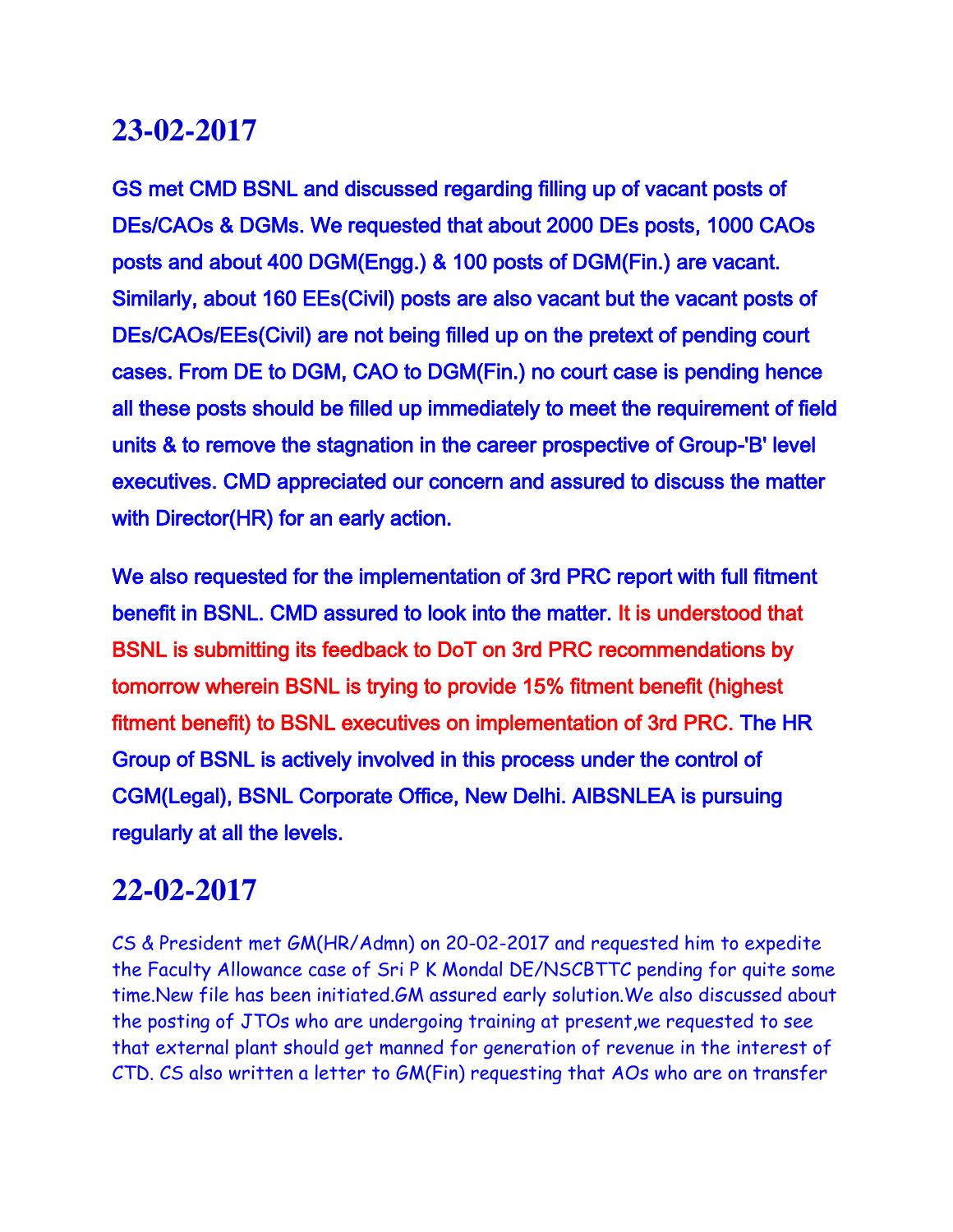list may be released after 31-03-2017 so that any difficulty in IT & and in field may not happen due to year ending.

We are very much thankful to DGM/NWO/S for his active cooperation in settling transfer/posting case of our members.

### **18-02-2017**

### Status report on 3rd PRC:

GS met GM (SR) and discussed regarding the status of 3rd PRC recommendations with reference to BSNL. GM (SR) informed that after the presentation given by DoT to the Group of Secretaries meeting held on 02.02.2017 wherein DoT has been advised to submit the financial position of the PSUs under the control of DoT. Accordingly, DoT has asked the feedback / comments of BSNL by Monday in this regard which is being replied shortly.

It is understood that as per 3rd PRC interim report, if a PSU has 20 % liability of PBT on account of 3rd PRC implementation it may give 15% fitment, PSU having 30% liability of PBT on account of 3rd PRC implementation may give 10% fitment and PSU having 40% liability of PBT on account of 3rd PRC implementation may give 5% fitment benefit. At present BSNL's PBT is minus in %age.

### **In view of that we have pleaded 3rd PRC to take operational profit of a PSU instead of PBT into consideration.**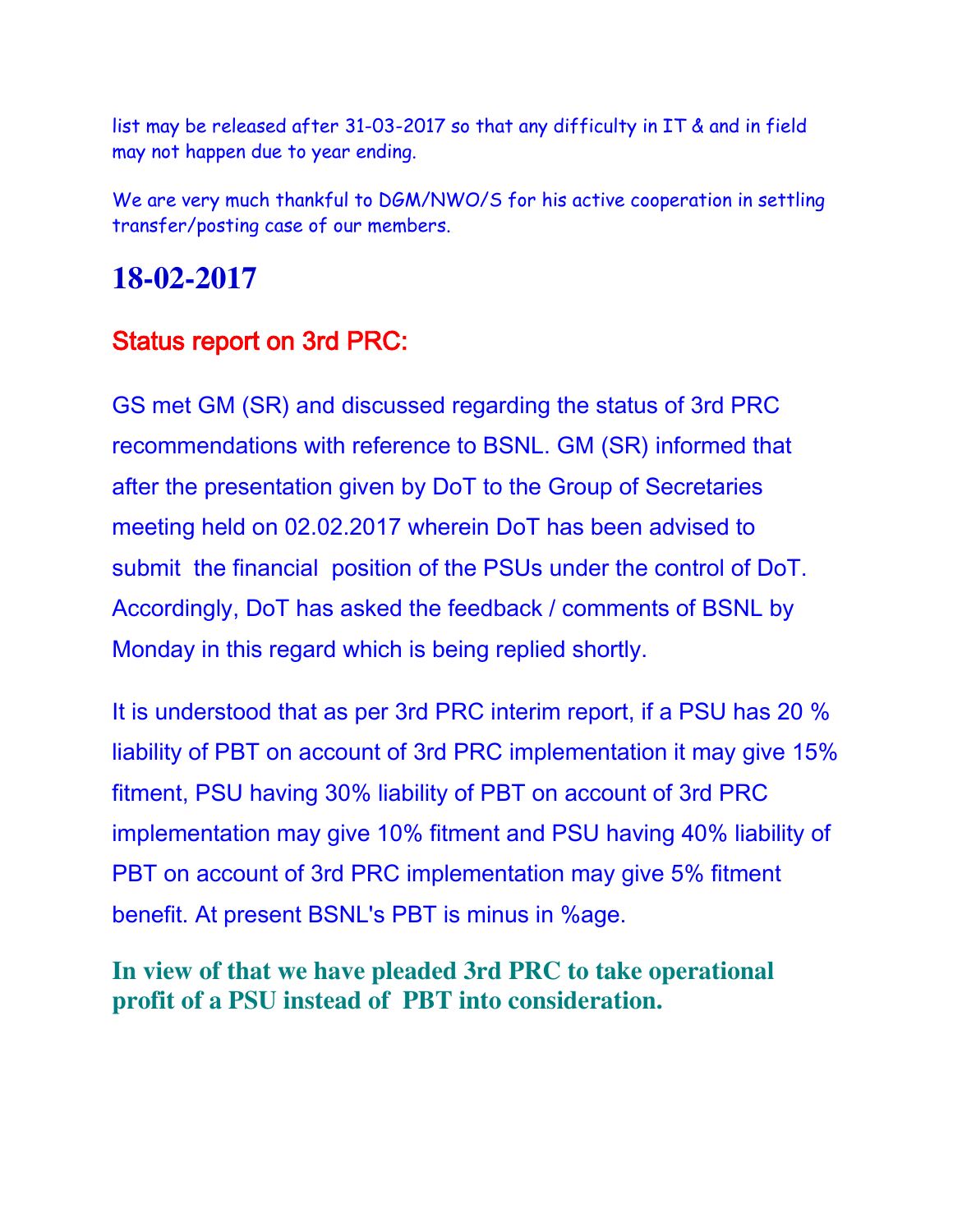ACS,BS & President/TBZ,Circle Auditor met GM(Plg) and requested him to expedite the release of Diary order,they handed over BSNL CO order.GM assured that that if it is put in a file he will recommend it CGM/CTD for due disposal. Next we discussed about transfer order issued in MM section and presented our views.GM assured us that the order will not be implemented immediately.A detail discussion in this regard may be done.Later, we conveyed his message to DGM(MM) & DGM(Plg),they also appreciated our concern and assured to review every aspect before implementation of such transfer order.

# **17-02-2017**

CS,ACS,OS BS/TBZ,BS/TB met Addl.GM(City) on 16-02-2017 and discussed few problems including recent transfer proposal of SDEs under his Area.We demanded that a comprehensive transfer policy to be evolved instead of pick & choose method. The discussion took place in a congenial atmosphere, Addl.GM listen to our reason and assured to look into this.

# **16-02-2017**

On 15-02-2017 CS,President & other Circle leaders alongwith BS/TB met GM(NWO/CFA-II) and discussed about some recent transfer & posting due to sensitive post.We expressed our resentment about the way it is being implemented in piece meal way.The whole order is not being implemented our members are being harassed.We wanted well planned rotational transfer.GM appreciated our views and assured to look into the problems.

Later they met GM(HR) and thanked him for his endevour in bringing out latest Property acquisition/disposal guideline. We also requested him to look into early disposal of permission cases in this regard. We reminded him request transfer cases of Ratan Sinha,P S Roy etc.GM assured after joining of new JTOs /SDEs the cases will be solved within 2-3 months.

We mentioned the case of P K Mondal DE/NSCBTTC for Faculty Allowance,new file has been submitted.GM assured us that he will take initiative to get it sanctioned by CGM/CTD. We thanked GM for their cooperation.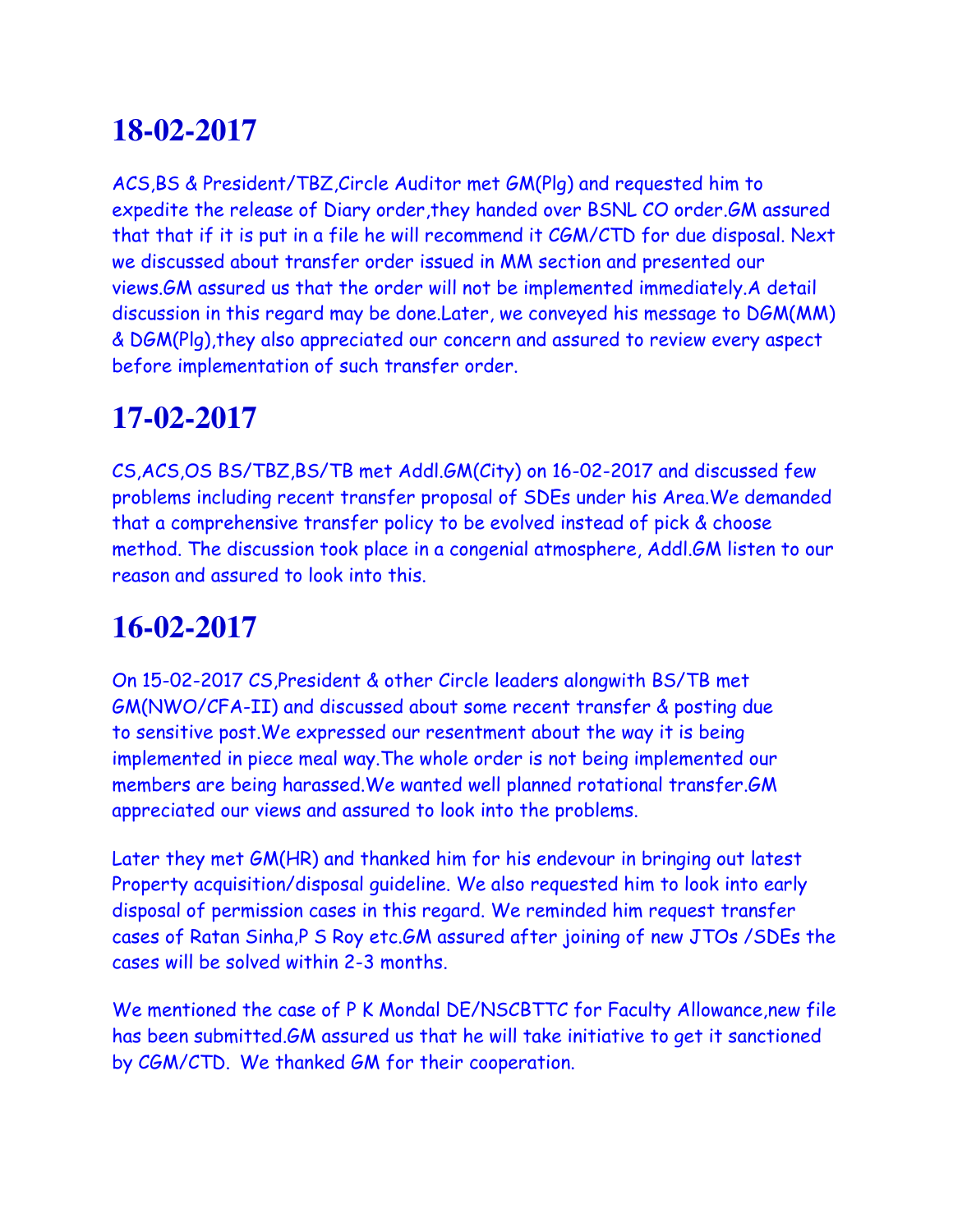#### **Congratulation!**

Due to constant persuasion by AIBSNLEA/CTD procedure of acquiring permission/sanction for Acquisition/Disposal immovable/movable property has been delegated to the competent authority by CGM/CTD.All the cases need not to be routed through Vigilance section.As a result seeking permission will be less time consuming & smooth in line with Rule 21 of BSNL CDA Rules.

(click to see order)

# **10-02-2017**

Today President,ACS & other leaders including President/TB met & welcomed newly qualified JAOs and requested to join AIBSNLEA as it is the only umbrella organisation which look after problems of all executive cadre.All the accounts executives are members of AIBSNLEA and we look forward that the lead our beloved organisation in future.

All the new comers were delighted and expressed their eagerness to be a part of AIBSNLEA in future.

# **09-02-2017**

8 of the JTO trainees of CTD who completed pre-basis at Rajpura/Punjab have been accommodated in NSCBTTC, Kalyani in Phase-I,All the lady candidates are undergoing training at Kalyani wef 06-02-2017. UF(AIBSNLEA & AIGETOA) is trying to accommodate rest 20 candidates of CTD for Phase I training at CTTC,Salt Lake most probably from the middle of March 2017.

Thanks for your support to UF.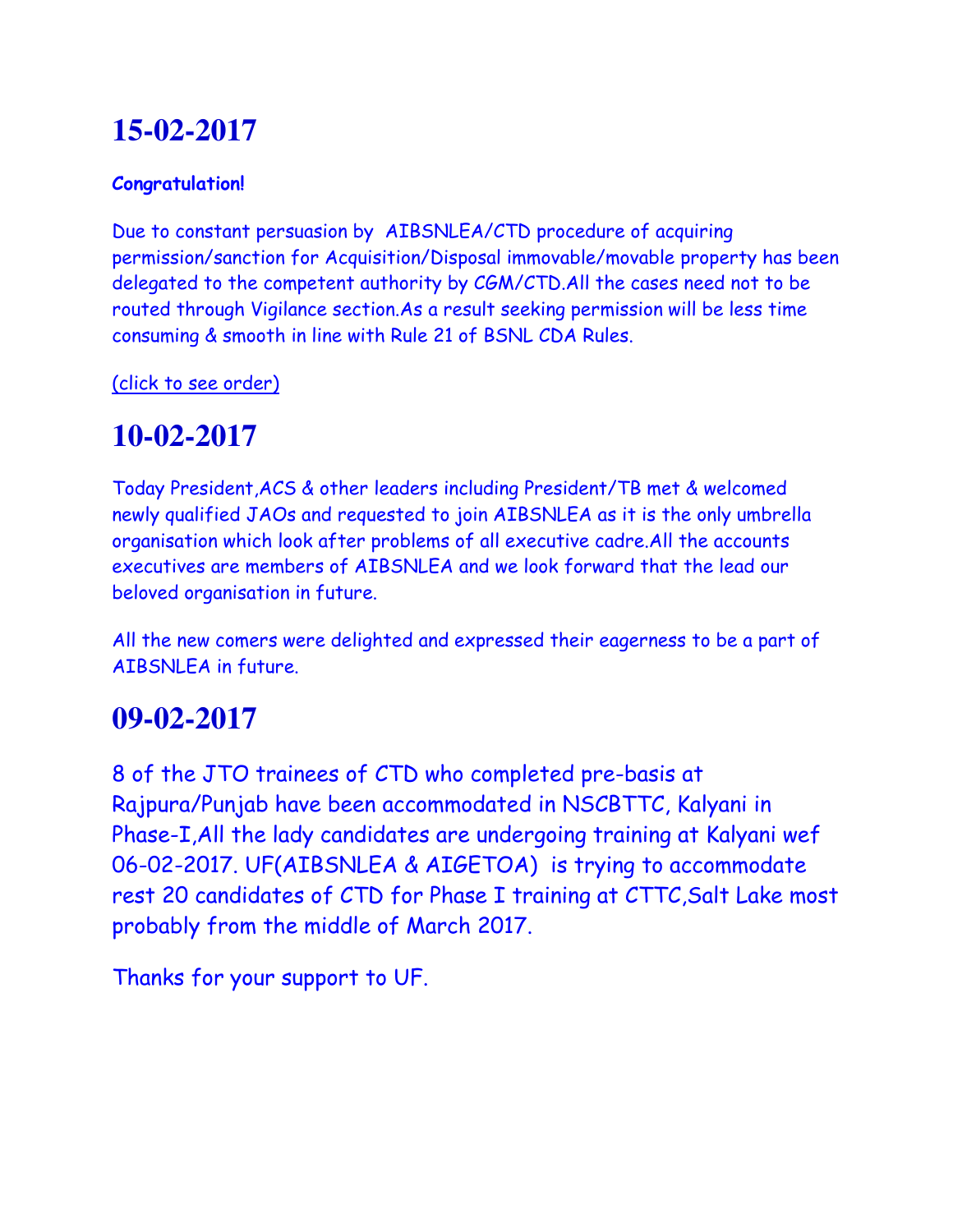A grand procession led by CGM/CTD endorsed by FORUM under SWAS programme organized today by the Marketing Section of HQ. With great enthusiasm the procession started from TB on 10-30 AM encircled the BBD Bag,Lalbazar & C R Ave area attracting the attention of general public. Among more than 500 participants PGM,GM(Mktg),DGM(S & M) & FORUM leaders took part.

More than 60 AIBSNLEA members from all over CTD marched in the procession alongwith others displaying the banner,posters placard about latest facilities & services offered by BSNL.President,ACSs & other Circle & Branch OBs participated.

We hope this activity create awareness in public about latest BSNL scheme which may contribute positively in increasing customer base of CTD.

## **04-02-2017**

CS writes to GS regarding:

1.Reduction of tenure in Nagaland: (see letter)

2.Issue of Diary 2017 order by BSNL CO: (see letter)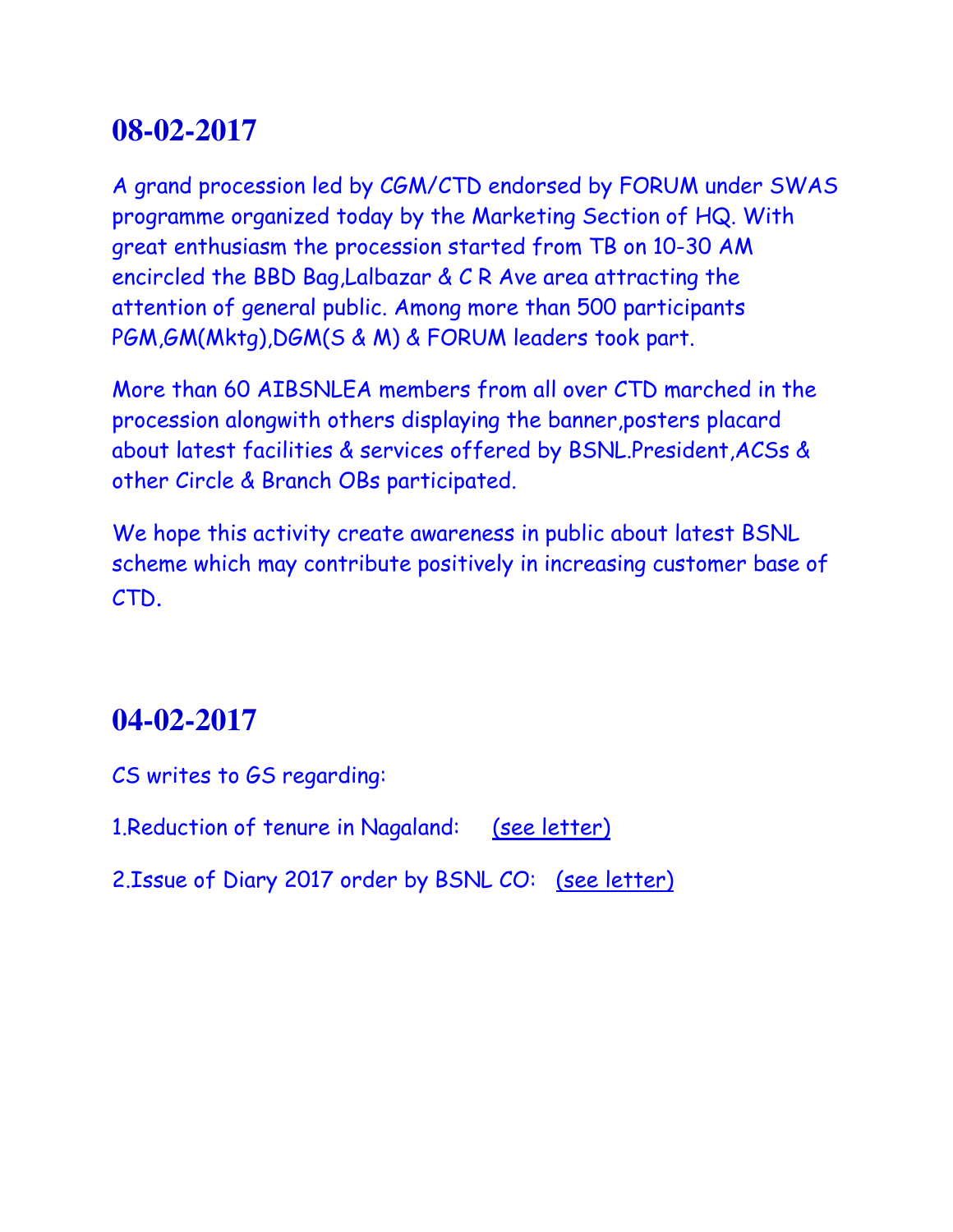### Congratulations!

As per commitment given to AIBSNLEA by DIR(HR) revised result of JAO LICE declared.As we assured already qualified candidates that nobody will be dropped rather new candidates will qualify,that has been effected.

11 new candidates from CTD qualified.We welcome them to executive community & request them to enrole their name in the fold of AIBSNLEA ,the true organisation of Accounts wing & other executives

(click to see the list)

## **03-02-2017**

### **Meeting with Director (HR) :**

#### **GS, FS, AGS (HQ) and AGS (Finance) met with Director (HR) in the presence of GM (SR) and discussed regarding:**

**(i) Harassment & Victimization of AIBSNLEA Office Bearers:** We expressed our serious concern against the harassment of AIBSNLEA members by the Office Bearers / Members of SNEA in some circles in day to day work. In the capacity of immediate superior executives, who are incidentally our members, are assigning work to their subordinate executives, who happen to be the office bearers / members of SNEA they are threatening and making gheros of their immediate superior executive who is our member and harassing by making abusing words and false complaints. We quoted recently held some incidences in Punjab Circle, Karnataka Circle, Gujarat Circle etc. Director (HR) immediately directed GM (SR) to take the report from the concern Circle Heads and to take immediate action to ensure discipline in the organization.

We also informed Director (HR) that in some circles vindicating actions are being taken by the Management by the way of issuing show cause notice against participation in peaceful demonstrative actions on the call of United Forum even after calling off the said demonstrative action programs on 06.01.2017 after the cordial meeting with Director (HR). We requested to stop such type of vindictive action to prevail harmony in the interest of BSNL. Director (HR) assured to look into the matter.

**(ii) Problems being faced by the members of AIBSNLEA in completing the subscription deduction form:** We informed that in the field units some immediate superior / counter signing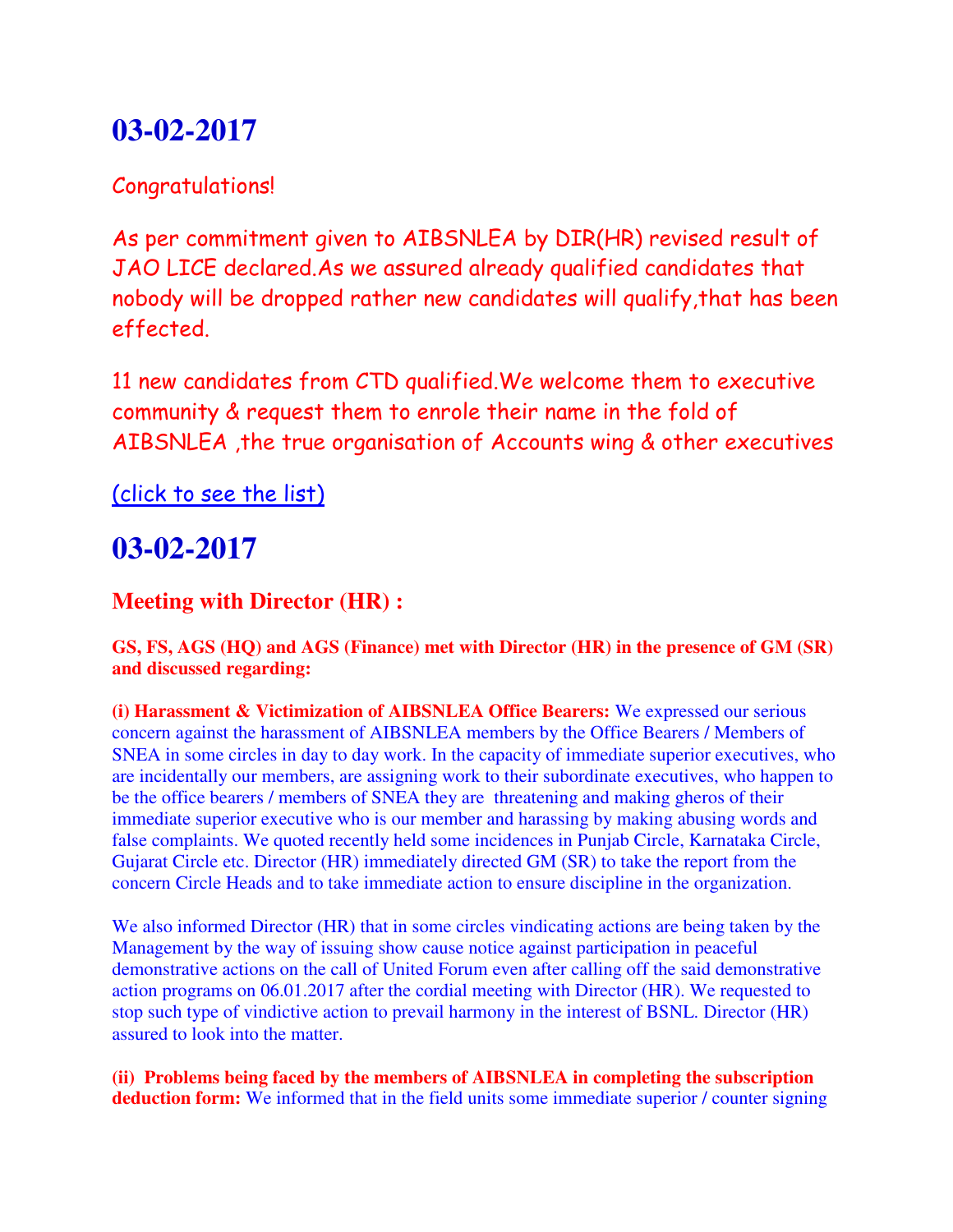officers on the format of subscription deduction are pressing our members to fill up the form of a particular association to whom they belongs. Hence, our members are being terrorized under the threat of spoiling their careers / APAR in case they do not fill up the form as per their direction. Hence, we requested to remove the column of counter sign from the format since executives are well educated and well known to the management. Director (HR) immediately directed GM (SR) to modify the said format immediately to avoid such incidences and to allow to prevail democracy in the organization.

**(iii) Extension of some facilities to AIBSNLEA for its smooth functioning:** We requested for granting some facilities to AIBSNLEA for its smooth functioning in day to day working. Director (HR) assured to look into the matter.

**(iv) Implementation of E2 & E3 standard pay scales to JTO & SDE equivalent executives:** We requested for the implementation of E2 & E3 standard pay scales to JTO & SDE equivalent executives in BSNL by getting an early approval of DoT. Director(HR) mentioned that matter is pending in DoT wherein AST has already proposed to send the proposal of approving E1A & E2A pay scales in BSNL & E1 pay scale to future JTOs/JAOs. She assured that CMD will be discussing this matter with Secy(T) shortly so that issue is resolved before notification of 3 PRC report.

**(v) Allowing option to exercise 10%quota JAOs:** We requested to issue order in respect of JAOs recruited through 10% quota at par with JAOs-2010 batch of 40% quota. GM(FP) was present in the meeting and assured to process the case for settlement.

**(vi) Settlement of the long pending HR issues:** We requested for the settlement of the long pending HR issues which are already approved by the BSNL MC through the committee of HR group of DoT & BSNL. Director (HR) informed that in the last HR group of DoT & BSNL officers meeting held on 19.01.2017 could discuss only HR Plan of BSNL and still discussions are to take place in this regard in this month itself by this committee. Thereafter only, this committee will consider all the pending HR issues which are linked HR Plan of BSNL i.e. Modification in SDE RR, Diversion of 50% MT Quota Posts of CAOs to seniority quota, E1+5 increments benefits to the JAO Batch 2013, JTO SRD and PA Cadre etc. We further requested for early considerations.

**(vii) CPCs to fill up the vacant DE/CAO/EE (C) vacant posts:** We expressed our concern against non filling up of the vacant posts of the DE/CAO/EE (C) cadres on the pretext of pending court cases. Director (HR) immediately spoke to PGM (Pers.) and directed him to immediately file SLP in the Hon'ble Supreme Court against the judgment of Hon'ble High Court Chandigarh as per the advice of the ASG by the next week itself to remove the statement in the CPCs.

### **03-02-2017**

Mother of Com.Sharad Kejriwal our member now posted at Shilong passed away today at 6-30 AM.We pay homage to the departed soul & convey our deepest condolence to the bereaved family.